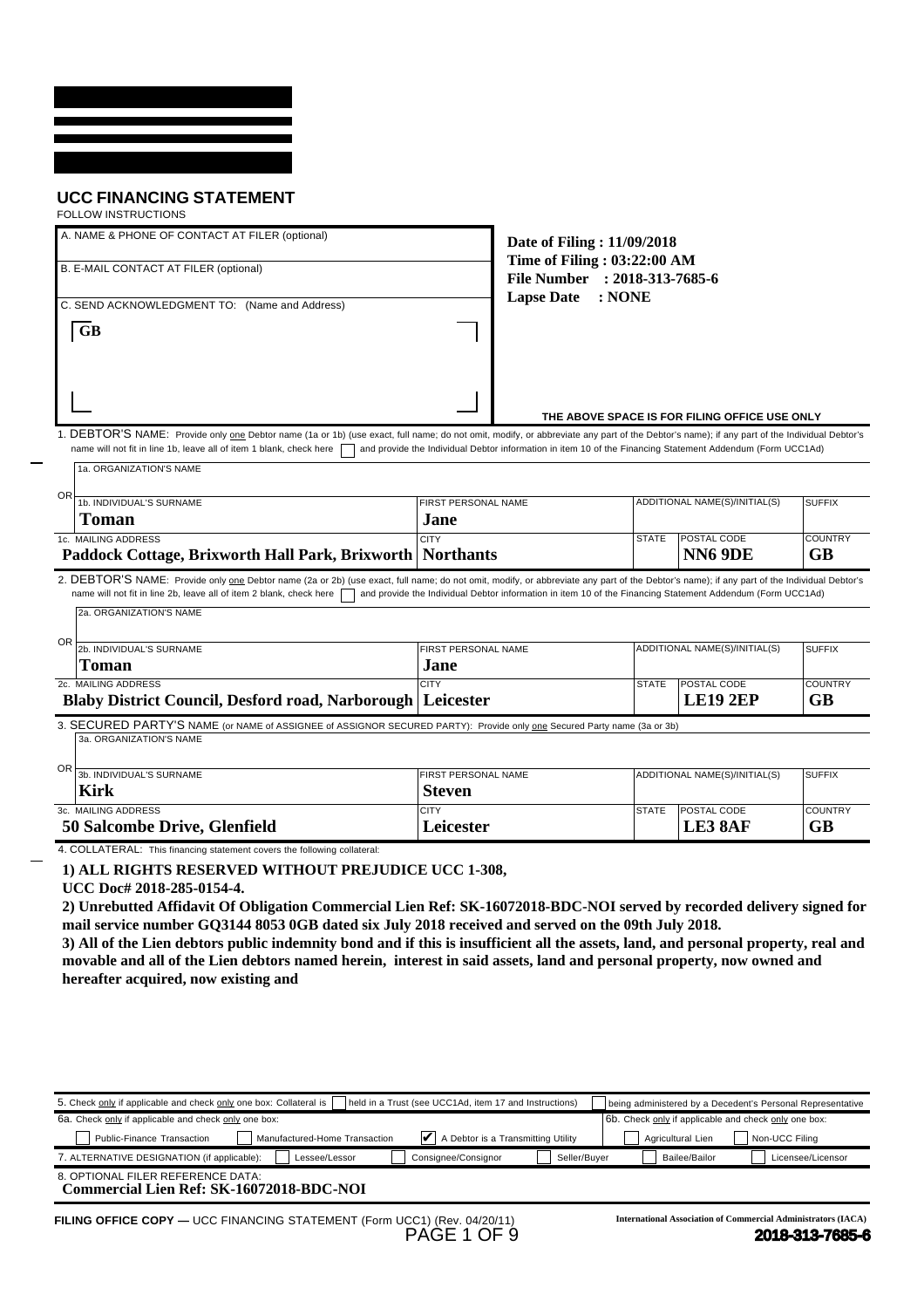#### **UCC FINANCING STATEMENT ADDENDUM**

| FOLLOW INSTRUCTIONS<br>9. NAME OF FIRST DEBTOR: Same as line 1a or 1b on Financing Statement; if line 1b was left blank                                                                |                                                                   | Date of Filing: 11/09/2018                                                        |                                                                      |                                               |  |
|----------------------------------------------------------------------------------------------------------------------------------------------------------------------------------------|-------------------------------------------------------------------|-----------------------------------------------------------------------------------|----------------------------------------------------------------------|-----------------------------------------------|--|
| because Individual Debtor name did not fit, check here<br>9a. ORGANIZATION'S NAME                                                                                                      |                                                                   | Time of Filing: 03:22:00 AM<br>File Number : 2018-313-7685-6<br><b>Lapse Date</b> | : <b>NONE</b>                                                        |                                               |  |
|                                                                                                                                                                                        |                                                                   |                                                                                   |                                                                      |                                               |  |
| 0R<br>9b. INDIVIDUAL'S SURNAME                                                                                                                                                         |                                                                   |                                                                                   |                                                                      |                                               |  |
| Toman                                                                                                                                                                                  |                                                                   |                                                                                   |                                                                      |                                               |  |
| FIRST PERSONAL NAME                                                                                                                                                                    |                                                                   |                                                                                   |                                                                      |                                               |  |
| Jane                                                                                                                                                                                   |                                                                   |                                                                                   |                                                                      |                                               |  |
| ADDITIONAL NAME(S)/INITIAL(S)                                                                                                                                                          | <b>SUFFIX</b>                                                     |                                                                                   |                                                                      |                                               |  |
|                                                                                                                                                                                        |                                                                   | THE ABOVE SPACE IS FOR FILING OFFICE USE ONLY                                     |                                                                      |                                               |  |
| 10. DEBTOR'S NAME: Provide (10a or 10b) only one additional Debtor name or Debtor name that did not fit in line 1b or 2b of the Financing Statement (Form UCC1) (use exact, full name; |                                                                   |                                                                                   |                                                                      |                                               |  |
| do not omit, modify, or abbreviate any part of the Debtor's name) and enter the mailing address in line 10c<br>10a. ORGANIZATION'S NAME                                                |                                                                   |                                                                                   |                                                                      |                                               |  |
|                                                                                                                                                                                        |                                                                   |                                                                                   |                                                                      |                                               |  |
| 0R<br>10b. INDIVIDUAL'S SURNAME                                                                                                                                                        |                                                                   |                                                                                   |                                                                      |                                               |  |
| INDIVIDUAL'S FIRST PERSONAL NAME                                                                                                                                                       |                                                                   |                                                                                   |                                                                      |                                               |  |
| INDIVIDUAL'S ADDITIONAL NAME(S)/INITIAL(S)                                                                                                                                             |                                                                   |                                                                                   |                                                                      | <b>SUFFIX</b>                                 |  |
| 10c. MAILING ADDRESS                                                                                                                                                                   | <b>CITY</b>                                                       | <b>STATE</b>                                                                      | POSTAL CODE                                                          | <b>COUNTRY</b>                                |  |
| ADDITIONAL SECURED PARTY'S NAME or<br>11.                                                                                                                                              | ASSIGNOR SECURED PARTY'S NAME: Provide only one name (11a or 11b) |                                                                                   |                                                                      |                                               |  |
| 11a. ORGANIZATION'S NAME                                                                                                                                                               |                                                                   |                                                                                   |                                                                      |                                               |  |
|                                                                                                                                                                                        |                                                                   |                                                                                   |                                                                      |                                               |  |
| 0R<br>11b. INDIVIDUAL'S SURNAME                                                                                                                                                        | FIRST PERSONAL NAME                                               |                                                                                   | ADDITIONAL NAME(S)/INITIAL(S)                                        | <b>SUFFIX</b>                                 |  |
|                                                                                                                                                                                        |                                                                   |                                                                                   |                                                                      |                                               |  |
| 11c. MAILING ADDRESS                                                                                                                                                                   | <b>CITY</b>                                                       | <b>STATE</b>                                                                      | POSTAL CODE                                                          | <b>COUNTRY</b>                                |  |
| 12. ADDITIONAL SPACE FOR ITEM 4 (Collateral):                                                                                                                                          |                                                                   |                                                                                   |                                                                      |                                               |  |
| 13. This FINANCING STATEMENT is to be filed [for record] (or recorded) in the                                                                                                          | 14. This FINANCING STATEMENT:                                     |                                                                                   |                                                                      |                                               |  |
| REAL ESTATE RECORDS (if applicable)                                                                                                                                                    | covers timber to be cut                                           | covers as-extracted collateral                                                    |                                                                      | $\triangleright$ is filed as a fixture filing |  |
| 15. Name and address of a RECORD OWNER of real estate described in item 16<br>(if Debtor does not have a record interest):                                                             | 16. Description of real estate:                                   |                                                                                   |                                                                      |                                               |  |
|                                                                                                                                                                                        |                                                                   |                                                                                   |                                                                      |                                               |  |
|                                                                                                                                                                                        |                                                                   |                                                                                   |                                                                      |                                               |  |
|                                                                                                                                                                                        |                                                                   |                                                                                   |                                                                      |                                               |  |
|                                                                                                                                                                                        |                                                                   |                                                                                   |                                                                      |                                               |  |
|                                                                                                                                                                                        |                                                                   |                                                                                   |                                                                      |                                               |  |
|                                                                                                                                                                                        |                                                                   |                                                                                   |                                                                      |                                               |  |
|                                                                                                                                                                                        |                                                                   |                                                                                   |                                                                      |                                               |  |
|                                                                                                                                                                                        |                                                                   |                                                                                   |                                                                      |                                               |  |
|                                                                                                                                                                                        |                                                                   |                                                                                   |                                                                      |                                               |  |
| 17. MISCELLANEOUS:<br>Commercial Lien Ref: SK-16072018-BDC-NOI                                                                                                                         |                                                                   |                                                                                   |                                                                      |                                               |  |
|                                                                                                                                                                                        |                                                                   |                                                                                   |                                                                      |                                               |  |
| FILING OFFICE COPY — UCC FINANCING STATEMENT ADDENDUM (Form UCC1Ad) (Rev. 04/20/11)<br>PAGE 2 OF 9                                                                                     |                                                                   |                                                                                   | <b>International Association of Commercial Administrators (IACA)</b> | 2018-313-7685-6                               |  |

| 13. This FINANCING STATEMENT is to be filed [for record] (or recorded) in the<br>REAL ESTATE RECORDS (if applicable)       | 14. This FINANCING STATEMENT:<br>$\triangleright$ is filed as a fixture filing<br>covers timber to be cut<br>covers as-extracted collateral |
|----------------------------------------------------------------------------------------------------------------------------|---------------------------------------------------------------------------------------------------------------------------------------------|
| 15. Name and address of a RECORD OWNER of real estate described in item 16<br>(if Debtor does not have a record interest): | 16. Description of real estate:                                                                                                             |
| 17. MISCELLANEOUS:                                                                                                         |                                                                                                                                             |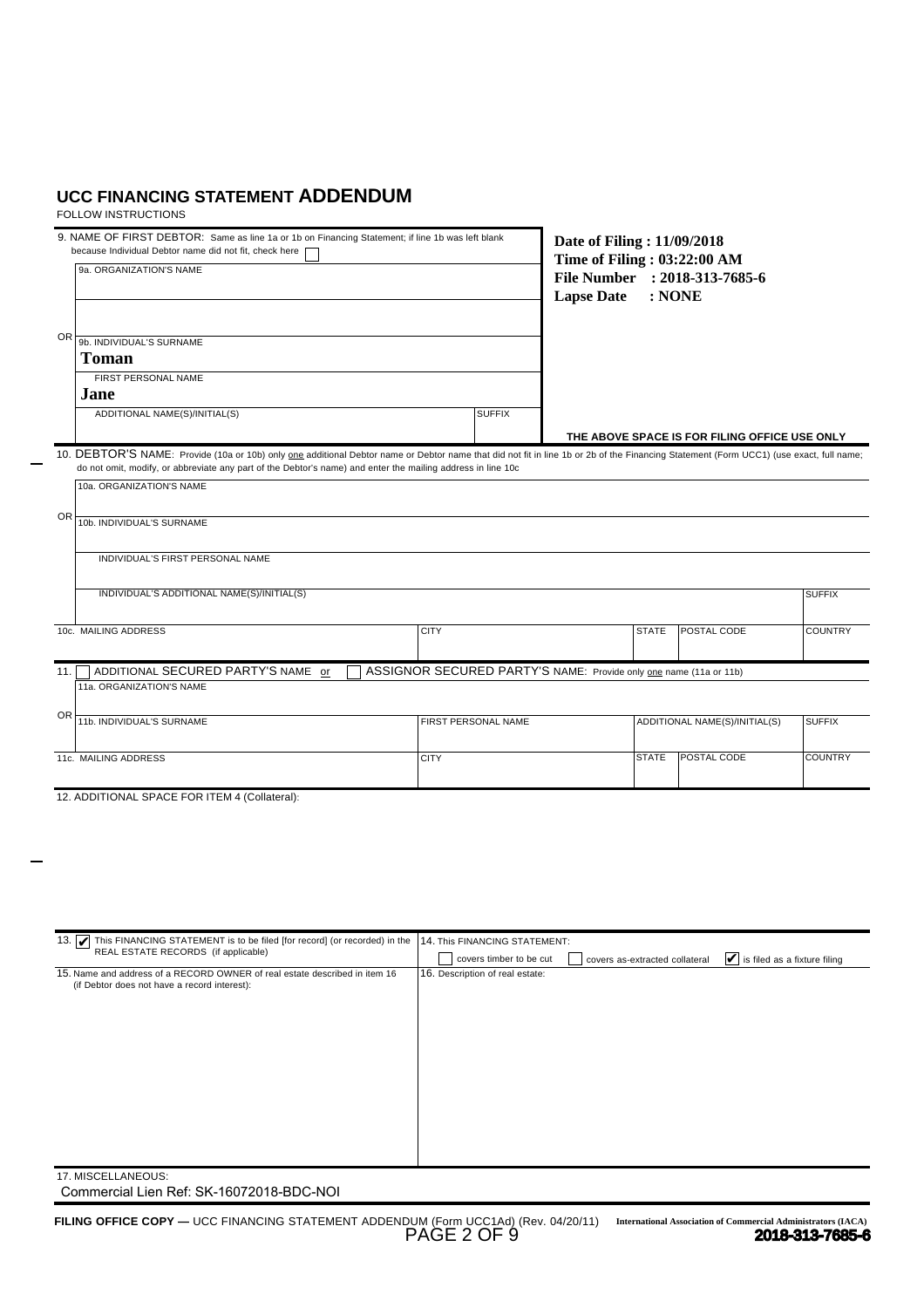|                |                                                              |               |                            |                                                                   |                                                                                                                                                                  | <b>FOLLOW INSTRUCTIONS</b>                             |
|----------------|--------------------------------------------------------------|---------------|----------------------------|-------------------------------------------------------------------|------------------------------------------------------------------------------------------------------------------------------------------------------------------|--------------------------------------------------------|
|                |                                                              |               | Date of Filing: 11/09/2018 |                                                                   | 18. NAME OF FIRST DEBTOR: Same as line 1a or 1b on Financing Statement; if line 1b was left blank                                                                |                                                        |
|                |                                                              |               |                            |                                                                   |                                                                                                                                                                  | because Individual Debtor name did not fit, check here |
|                | Time of Filing: 03:22:00 AM<br>File Number : 2018-313-7685-6 |               |                            |                                                                   | 18a. ORGANIZATION'S NAME                                                                                                                                         |                                                        |
|                |                                                              | : <b>NONE</b> | <b>Lapse Date</b>          |                                                                   |                                                                                                                                                                  |                                                        |
|                |                                                              |               |                            |                                                                   |                                                                                                                                                                  |                                                        |
|                |                                                              |               |                            |                                                                   |                                                                                                                                                                  | OR<br>18b. INDIVIDUAL'S SURNAME                        |
|                |                                                              |               |                            |                                                                   |                                                                                                                                                                  | <b>Toman</b>                                           |
|                |                                                              |               |                            |                                                                   |                                                                                                                                                                  | <b>FIRST PERSONAL NAME</b>                             |
|                |                                                              |               |                            |                                                                   |                                                                                                                                                                  | Jane.                                                  |
|                |                                                              |               |                            | <b>SUFFIX</b>                                                     |                                                                                                                                                                  | ADDITIONAL NAME(S)/INITIAL(S)                          |
|                | THE ABOVE SPACE IS FOR FILING OFFICE USE ONLY                |               |                            |                                                                   |                                                                                                                                                                  |                                                        |
|                |                                                              |               |                            |                                                                   | 19. ADDITIONAL DEBTOR'S NAME: Provide only one Debtor name (19a or 19b) (use exact, full name; do not omit, modify, or abbreviate any part of the Debtor's name) |                                                        |
|                |                                                              |               |                            |                                                                   |                                                                                                                                                                  | 19a. ORGANIZATION'S NAME                               |
| <b>SUFFIX</b>  | ADDITIONAL NAME(S)/INITIAL(S)                                |               |                            | FIRST PERSONAL NAME                                               |                                                                                                                                                                  | OR<br>19b. INDIVIDUAL'S SURNAME                        |
|                |                                                              |               |                            | Sarah                                                             |                                                                                                                                                                  | Pennelli                                               |
| <b>COUNTRY</b> | POSTAL CODE                                                  | <b>STATE</b>  |                            |                                                                   |                                                                                                                                                                  | 19c. MAILING ADDRESS                                   |
| <b>GB</b>      | <b>LE19 2EP</b>                                              |               |                            |                                                                   | <b>Blaby District Council, Desford road, Narborough   Leicester</b>                                                                                              |                                                        |
|                |                                                              |               |                            |                                                                   | 20. ADDITIONAL DEBTOR'S NAME: Provide only one Debtor name (20a or 20b) (use exact, full name; do not omit, modify, or abbreviate any part of the Debtor's name) |                                                        |
|                |                                                              |               |                            |                                                                   |                                                                                                                                                                  | 20a. ORGANIZATION'S NAME                               |
|                |                                                              |               |                            |                                                                   |                                                                                                                                                                  |                                                        |
| <b>SUFFIX</b>  | ADDITIONAL NAME(S)/INITIAL(S)                                |               |                            | FIRST PERSONAL NAME                                               |                                                                                                                                                                  | 0R<br>20b. INDIVIDUAL'S SURNAME                        |
|                |                                                              |               |                            | Geoff                                                             |                                                                                                                                                                  | Walsh                                                  |
| <b>COUNTRY</b> | POSTAL CODE                                                  | <b>STATE</b>  |                            |                                                                   |                                                                                                                                                                  | 20c. MAILING ADDRESS                                   |
| <b>GB</b>      | LE <sub>2</sub> 9OP                                          |               |                            | Leicester                                                         |                                                                                                                                                                  | 14 Woodbank, Glen Parva,                               |
|                |                                                              |               |                            |                                                                   | 21. ADDITIONAL DEBTOR'S NAME: Provide only one Debtor name (21a or 21b) (use exact, full name; do not omit, modify, or abbreviate any part of the Debtor's name) | 21a. ORGANIZATION'S NAME                               |
|                |                                                              |               |                            |                                                                   |                                                                                                                                                                  |                                                        |
| <b>SUFFIX</b>  | ADDITIONAL NAME(S)/INITIAL(S)                                |               |                            | FIRST PERSONAL NAME                                               |                                                                                                                                                                  | 0R<br>21b. INDIVIDUAL'S SURNAME                        |
|                |                                                              | Jayne         |                            | Amanda                                                            |                                                                                                                                                                  | Hack                                                   |
| <b>COUNTRY</b> | <b>POSTAL CODE</b>                                           | <b>STATE</b>  |                            |                                                                   |                                                                                                                                                                  | 21c. MAILING ADDRESS                                   |
| <b>GB</b>      | <b>LE3 3UE</b>                                               |               |                            |                                                                   | 6 Darwin Close, Thorpe Astley, Braunstone Town, Leicester                                                                                                        |                                                        |
|                |                                                              |               |                            | ASSIGNOR SECURED PARTY'S NAME: Provide only one name (22a or 22b) | ADDITIONAL SECURED PARTY'S NAME or                                                                                                                               | 22.                                                    |
|                |                                                              |               |                            |                                                                   |                                                                                                                                                                  | 22a, ORGANIZATION'S NAME                               |
| <b>SUFFIX</b>  | ADDITIONAL NAME(S)/INITIAL(S)                                |               |                            | FIRST PERSONAL NAME                                               |                                                                                                                                                                  | <b>OR</b><br>22b. INDIVIDUAL'S SURNAME                 |
|                |                                                              |               |                            |                                                                   |                                                                                                                                                                  |                                                        |
| <b>COUNTRY</b> | <b>POSTAL CODE</b>                                           | <b>STATE</b>  |                            |                                                                   |                                                                                                                                                                  | 22c. MAILING ADDRESS                                   |
|                |                                                              |               |                            |                                                                   |                                                                                                                                                                  |                                                        |
|                |                                                              |               |                            |                                                                   |                                                                                                                                                                  |                                                        |
|                |                                                              |               |                            |                                                                   |                                                                                                                                                                  | 23a, ORGANIZATION'S NAME                               |
|                |                                                              |               |                            |                                                                   |                                                                                                                                                                  |                                                        |
| <b>SUFFIX</b>  | ADDITIONAL NAME(S)/INITIAL(S)                                |               |                            | FIRST PERSONAL NAME                                               |                                                                                                                                                                  | 23b. INDIVIDUAL'S SURNAME                              |
|                |                                                              |               |                            |                                                                   |                                                                                                                                                                  |                                                        |
| <b>COUNTRY</b> | POSTAL CODE                                                  | <b>STATE</b>  |                            |                                                                   |                                                                                                                                                                  | 23c. MAILING ADDRESS                                   |
|                |                                                              |               |                            |                                                                   |                                                                                                                                                                  |                                                        |
|                |                                                              |               |                            |                                                                   |                                                                                                                                                                  | 24. MISCELLANEOUS:                                     |
|                |                                                              |               |                            | ASSIGNOR SECURED PARTY'S NAME: Provide only one name (23a or 23b) | ADDITIONAL SECURED PARTY'S NAME or                                                                                                                               | 23.<br>OR                                              |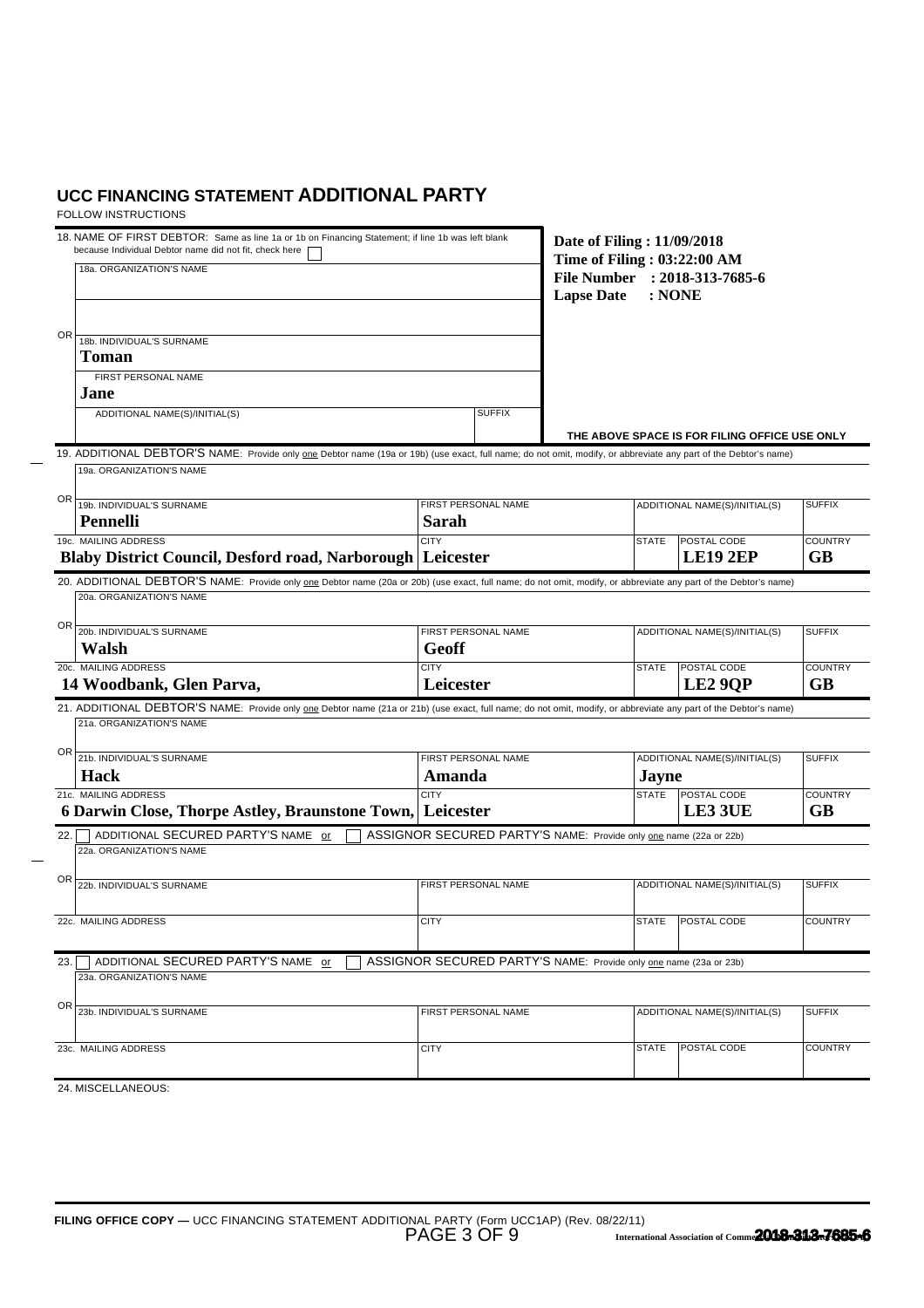| 18. NAME OF FIRST DEBTOR: Same as line 1a or 1b on Financing Statement; if line 1b was left blank<br>because Individual Debtor name did not fit, check here<br>18a. ORGANIZATION'S NAME      | Date of Filing: 11/09/2018<br><b>Time of Filing: 03:22:00 AM</b><br>File Number : 2018-313-7685-6<br><b>Lapse Date</b><br>: NONE |                                               |                                      |                             |
|----------------------------------------------------------------------------------------------------------------------------------------------------------------------------------------------|----------------------------------------------------------------------------------------------------------------------------------|-----------------------------------------------|--------------------------------------|-----------------------------|
| <b>OR</b><br>18b. INDIVIDUAL'S SURNAME                                                                                                                                                       |                                                                                                                                  |                                               |                                      |                             |
| <b>Toman</b>                                                                                                                                                                                 |                                                                                                                                  |                                               |                                      |                             |
| FIRST PERSONAL NAME                                                                                                                                                                          |                                                                                                                                  |                                               |                                      |                             |
| Jane                                                                                                                                                                                         |                                                                                                                                  |                                               |                                      |                             |
| ADDITIONAL NAME(S)/INITIAL(S)                                                                                                                                                                | <b>SUFFIX</b>                                                                                                                    |                                               |                                      |                             |
|                                                                                                                                                                                              |                                                                                                                                  | THE ABOVE SPACE IS FOR FILING OFFICE USE ONLY |                                      |                             |
| 19. ADDITIONAL DEBTOR'S NAME: Provide only one Debtor name (19a or 19b) (use exact, full name; do not omit, modify, or abbreviate any part of the Debtor's name)<br>19a. ORGANIZATION'S NAME |                                                                                                                                  |                                               |                                      |                             |
| OR<br>19b. INDIVIDUAL'S SURNAME                                                                                                                                                              | FIRST PERSONAL NAME                                                                                                              |                                               | ADDITIONAL NAME(S)/INITIAL(S)        | <b>SUFFIX</b>               |
| <b>Jennings</b>                                                                                                                                                                              | David                                                                                                                            |                                               |                                      |                             |
| 19c. MAILING ADDRESS<br>122 Station Road, Countesthorpe,                                                                                                                                     | <b>CITY</b><br>Leicester                                                                                                         | <b>STATE</b>                                  | <b>POSTAL CODE</b><br>LE8 5TD        | <b>COUNTRY</b><br><b>GB</b> |
|                                                                                                                                                                                              |                                                                                                                                  |                                               |                                      |                             |
| 20. ADDITIONAL DEBTOR'S NAME: Provide only one Debtor name (20a or 20b) (use exact, full name; do not omit, modify, or abbreviate any part of the Debtor's name)<br>20a. ORGANIZATION'S NAME |                                                                                                                                  |                                               |                                      |                             |
| 0R<br>20b. INDIVIDUAL'S SURNAME                                                                                                                                                              | <b>FIRST PERSONAL NAME</b>                                                                                                       |                                               | ADDITIONAL NAME(S)/INITIAL(S)        | <b>SUFFIX</b>               |
| <b>Richardson</b><br>20c. MAILING ADDRESS                                                                                                                                                    | Louise<br><b>CITY</b>                                                                                                            | <b>Helen</b>                                  |                                      |                             |
| 21 The Pastures, Narborough,                                                                                                                                                                 | Leicester                                                                                                                        | <b>STATE</b>                                  | POSTAL CODE<br><b>LE19 3DS</b>       | <b>COUNTRY</b><br><b>GB</b> |
| 21. ADDITIONAL DEBTOR'S NAME: Provide only one Debtor name (21a or 21b) (use exact, full name; do not omit, modify, or abbreviate any part of the Debtor's name)                             |                                                                                                                                  |                                               |                                      |                             |
| 21a. ORGANIZATION'S NAME                                                                                                                                                                     |                                                                                                                                  |                                               |                                      |                             |
| OR<br>21b. INDIVIDUAL'S SURNAME                                                                                                                                                              | FIRST PERSONAL NAME                                                                                                              |                                               | ADDITIONAL NAME(S)/INITIAL(S)        | <b>SUFFIX</b>               |
| <b>Richardson</b><br>21c. MAILING ADDRESS                                                                                                                                                    | John                                                                                                                             | <b>Terence</b>                                |                                      |                             |
| 21 The Pastures, Narborough,                                                                                                                                                                 | <b>CITY</b><br>Leicester                                                                                                         |                                               | STATE POSTAL CODE<br><b>LE19 3DS</b> | <b>COUNTRY</b><br><b>GB</b> |
| ADDITIONAL SECURED PARTY'S NAME or                                                                                                                                                           | ASSIGNOR SECURED PARTY'S NAME: Provide only one name (22a or 22b)                                                                |                                               |                                      |                             |
| 22.<br>22a. ORGANIZATION'S NAME                                                                                                                                                              |                                                                                                                                  |                                               |                                      |                             |
| OR<br>22b. INDIVIDUAL'S SURNAME                                                                                                                                                              | FIRST PERSONAL NAME                                                                                                              |                                               | ADDITIONAL NAME(S)/INITIAL(S)        | <b>SUFFIX</b>               |
| 22c. MAILING ADDRESS                                                                                                                                                                         | <b>CITY</b>                                                                                                                      | <b>STATE</b>                                  | <b>POSTAL CODE</b>                   | <b>COUNTRY</b>              |
|                                                                                                                                                                                              |                                                                                                                                  |                                               |                                      |                             |
| ADDITIONAL SECURED PARTY'S NAME or<br>23.                                                                                                                                                    | ASSIGNOR SECURED PARTY'S NAME: Provide only one name (23a or 23b)                                                                |                                               |                                      |                             |
| 23a. ORGANIZATION'S NAME                                                                                                                                                                     |                                                                                                                                  |                                               |                                      |                             |
| OR<br>23b. INDIVIDUAL'S SURNAME                                                                                                                                                              | FIRST PERSONAL NAME                                                                                                              |                                               | ADDITIONAL NAME(S)/INITIAL(S)        | <b>SUFFIX</b>               |
| 23c. MAILING ADDRESS                                                                                                                                                                         | <b>CITY</b>                                                                                                                      | <b>STATE</b>                                  | POSTAL CODE                          | COUNTRY                     |
|                                                                                                                                                                                              |                                                                                                                                  |                                               |                                      |                             |
| 24. MISCELLANEOUS:                                                                                                                                                                           |                                                                                                                                  |                                               |                                      |                             |
|                                                                                                                                                                                              |                                                                                                                                  |                                               |                                      |                             |
|                                                                                                                                                                                              |                                                                                                                                  |                                               |                                      |                             |
|                                                                                                                                                                                              |                                                                                                                                  |                                               |                                      |                             |
|                                                                                                                                                                                              |                                                                                                                                  |                                               |                                      |                             |
|                                                                                                                                                                                              |                                                                                                                                  |                                               |                                      |                             |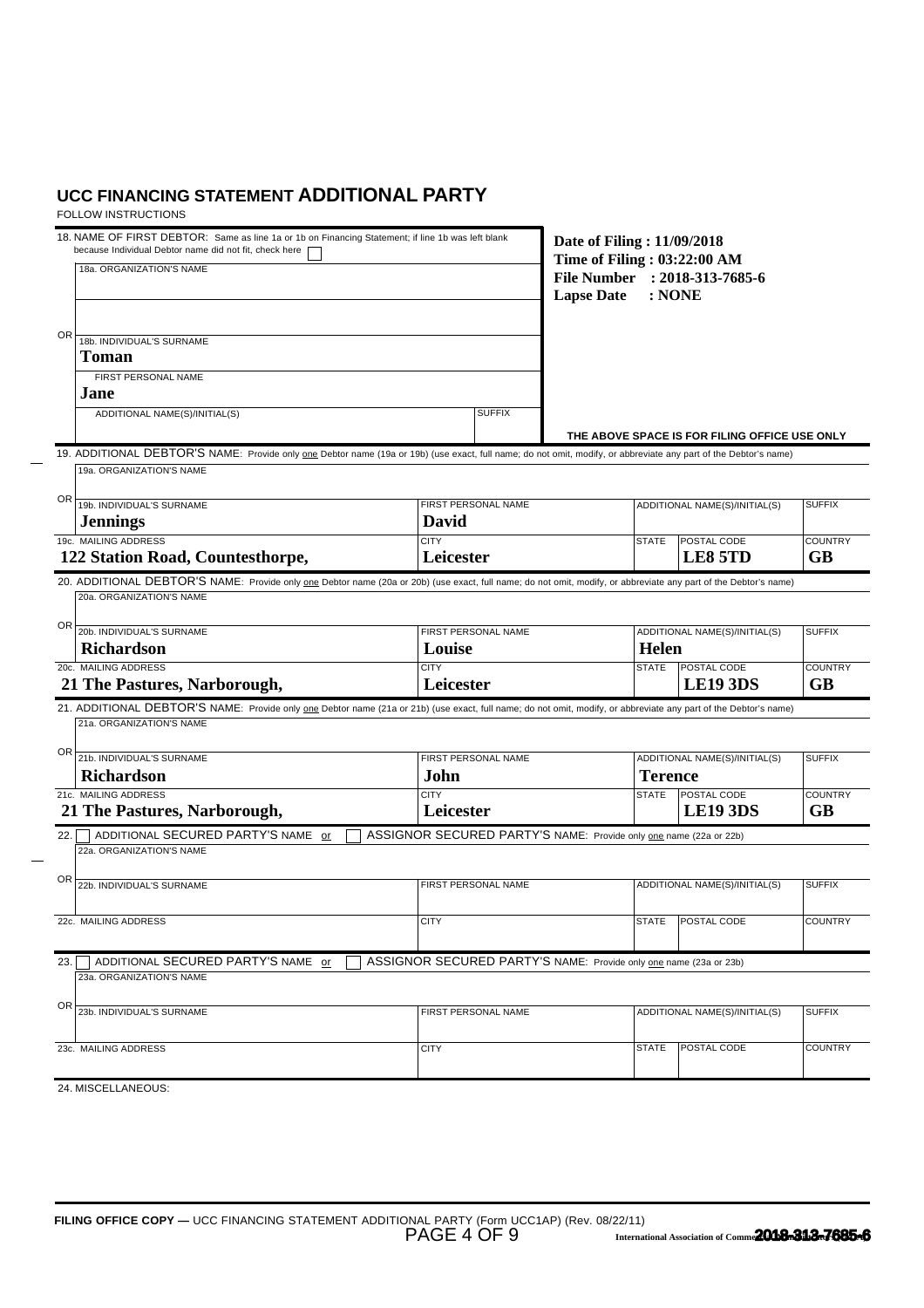|           | UCC FINANCING STATEMENT ADDITIONAL PARTY<br><b>FOLLOW INSTRUCTIONS</b>                                                                                                                       |  |                      |                     |                                                                   |               |                                                   |                |
|-----------|----------------------------------------------------------------------------------------------------------------------------------------------------------------------------------------------|--|----------------------|---------------------|-------------------------------------------------------------------|---------------|---------------------------------------------------|----------------|
|           | 18. NAME OF FIRST DEBTOR: Same as line 1a or 1b on Financing Statement; if line 1b was left blank<br>because Individual Debtor name did not fit, check here<br>18a, ORGANIZATION'S NAME      |  |                      |                     | Date of Filing: 11/09/2018<br>Time of Filing: 03:22:00 AM         |               |                                                   |                |
|           |                                                                                                                                                                                              |  |                      |                     | <b>Lapse Date</b>                                                 | : <b>NONE</b> | File Number : 2018-313-7685-6                     |                |
| <b>OR</b> | 18b. INDIVIDUAL'S SURNAME                                                                                                                                                                    |  |                      |                     |                                                                   |               |                                                   |                |
|           | Toman                                                                                                                                                                                        |  |                      |                     |                                                                   |               |                                                   |                |
|           | FIRST PERSONAL NAME                                                                                                                                                                          |  |                      |                     |                                                                   |               |                                                   |                |
|           | Jane<br>ADDITIONAL NAME(S)/INITIAL(S)                                                                                                                                                        |  |                      | <b>SUFFIX</b>       |                                                                   |               |                                                   |                |
|           |                                                                                                                                                                                              |  |                      |                     |                                                                   |               | THE ABOVE SPACE IS FOR FILING OFFICE USE ONLY     |                |
|           | 19. ADDITIONAL DEBTOR'S NAME: Provide only one Debtor name (19a or 19b) (use exact, full name; do not omit, modify, or abbreviate any part of the Debtor's name)                             |  |                      |                     |                                                                   |               |                                                   |                |
|           | 19a. ORGANIZATION'S NAME                                                                                                                                                                     |  |                      |                     |                                                                   |               |                                                   |                |
| OR        | 19b. INDIVIDUAL'S SURNAME                                                                                                                                                                    |  |                      | FIRST PERSONAL NAME |                                                                   |               |                                                   | <b>SUFFIX</b>  |
|           | <b>Richardson</b>                                                                                                                                                                            |  | <b>Terry</b>         |                     |                                                                   |               | ADDITIONAL NAME(S)/INITIAL(S)                     |                |
|           | 19c. MAILING ADDRESS                                                                                                                                                                         |  | <b>CITY</b>          |                     |                                                                   | <b>STATE</b>  | <b>POSTAL CODE</b>                                | <b>COUNTRY</b> |
|           | 21 The Pastures, Narborough,                                                                                                                                                                 |  | Leicester            |                     |                                                                   |               | <b>LE19 3DS</b>                                   | <b>GB</b>      |
|           | 20. ADDITIONAL DEBTOR'S NAME: Provide only one Debtor name (20a or 20b) (use exact, full name; do not omit, modify, or abbreviate any part of the Debtor's name)                             |  |                      |                     |                                                                   |               |                                                   |                |
|           | 20a. ORGANIZATION'S NAME                                                                                                                                                                     |  |                      |                     |                                                                   |               |                                                   |                |
| 0R        | 20b. INDIVIDUAL'S SURNAME                                                                                                                                                                    |  |                      | FIRST PERSONAL NAME |                                                                   |               | ADDITIONAL NAME(S)/INITIAL(S)                     | <b>SUFFIX</b>  |
|           | <b>Breckon</b>                                                                                                                                                                               |  | Lee                  |                     |                                                                   |               |                                                   |                |
|           | 20c. MAILING ADDRESS                                                                                                                                                                         |  | <b>CITY</b>          |                     |                                                                   | <b>STATE</b>  | POSTAL CODE                                       | <b>COUNTRY</b> |
|           | 5 Triumph Road, Glenfield,                                                                                                                                                                   |  | Leicester            |                     |                                                                   |               | <b>LE3 8FR</b>                                    | <b>GB</b>      |
|           | 21. ADDITIONAL DEBTOR'S NAME: Provide only one Debtor name (21a or 21b) (use exact, full name; do not omit, modify, or abbreviate any part of the Debtor's name)<br>21a. ORGANIZATION'S NAME |  |                      |                     |                                                                   |               |                                                   |                |
| 0R        | 21b. INDIVIDUAL'S SURNAME                                                                                                                                                                    |  |                      | FIRST PERSONAL NAME |                                                                   |               | ADDITIONAL NAME(S)/INITIAL(S)                     | <b>SUFFIX</b>  |
|           | <b>Blunt</b>                                                                                                                                                                                 |  | <b>Richard</b>       |                     |                                                                   |               |                                                   |                |
|           | 21c. MAILING ADDRESS                                                                                                                                                                         |  | <b>CITY</b>          |                     |                                                                   | <b>STATE</b>  | POSTAL CODE                                       | <b>COUNTRY</b> |
|           | <b>Clifton Hall, Clifton Campville,</b>                                                                                                                                                      |  | <b>Staffordshire</b> |                     |                                                                   |               | <b>B79 OBE</b>                                    | <b>GB</b>      |
| 22.       | ADDITIONAL SECURED PARTY'S NAME or                                                                                                                                                           |  |                      |                     | ASSIGNOR SECURED PARTY'S NAME: Provide only one name (22a or 22b) |               |                                                   |                |
|           | 22a. ORGANIZATION'S NAME                                                                                                                                                                     |  |                      |                     |                                                                   |               |                                                   |                |
|           | OR 22b. INDIVIDUAL'S SURNAME                                                                                                                                                                 |  |                      | FIRST PERSONAL NAME |                                                                   |               | ADDITIONAL NAME(S)/INITIAL(S)                     | <b>SUFFIX</b>  |
|           |                                                                                                                                                                                              |  |                      |                     |                                                                   |               |                                                   |                |
|           | 22c. MAILING ADDRESS                                                                                                                                                                         |  | <b>CITY</b>          |                     |                                                                   | <b>STATE</b>  | <b>POSTAL CODE</b>                                | <b>COUNTRY</b> |
|           |                                                                                                                                                                                              |  |                      |                     |                                                                   |               |                                                   |                |
| 23.       | ADDITIONAL SECURED PARTY'S NAME or<br>23a. ORGANIZATION'S NAME                                                                                                                               |  |                      |                     | ASSIGNOR SECURED PARTY'S NAME: Provide only one name (23a or 23b) |               |                                                   |                |
|           |                                                                                                                                                                                              |  |                      |                     |                                                                   |               |                                                   |                |
| OR        | 23b. INDIVIDUAL'S SURNAME                                                                                                                                                                    |  |                      | FIRST PERSONAL NAME |                                                                   |               | ADDITIONAL NAME(S)/INITIAL(S)                     | <b>SUFFIX</b>  |
|           |                                                                                                                                                                                              |  |                      |                     |                                                                   |               |                                                   |                |
|           | 23c. MAILING ADDRESS                                                                                                                                                                         |  | <b>CITY</b>          |                     |                                                                   | <b>STATE</b>  | POSTAL CODE                                       | COUNTRY        |
|           |                                                                                                                                                                                              |  |                      |                     |                                                                   |               |                                                   |                |
|           | 24. MISCELLANEOUS:                                                                                                                                                                           |  |                      |                     |                                                                   |               |                                                   |                |
|           |                                                                                                                                                                                              |  |                      |                     |                                                                   |               |                                                   |                |
|           |                                                                                                                                                                                              |  |                      |                     |                                                                   |               |                                                   |                |
|           |                                                                                                                                                                                              |  |                      |                     |                                                                   |               |                                                   |                |
|           |                                                                                                                                                                                              |  |                      |                     |                                                                   |               |                                                   |                |
|           | FILING OFFICE COPY - UCC FINANCING STATEMENT ADDITIONAL PARTY (Form UCC1AP) (Rev. 08/22/11)                                                                                                  |  |                      |                     |                                                                   |               |                                                   |                |
|           |                                                                                                                                                                                              |  | PAGE 5 OF 9          |                     |                                                                   |               | International Association of Comme2018-313-7685-6 |                |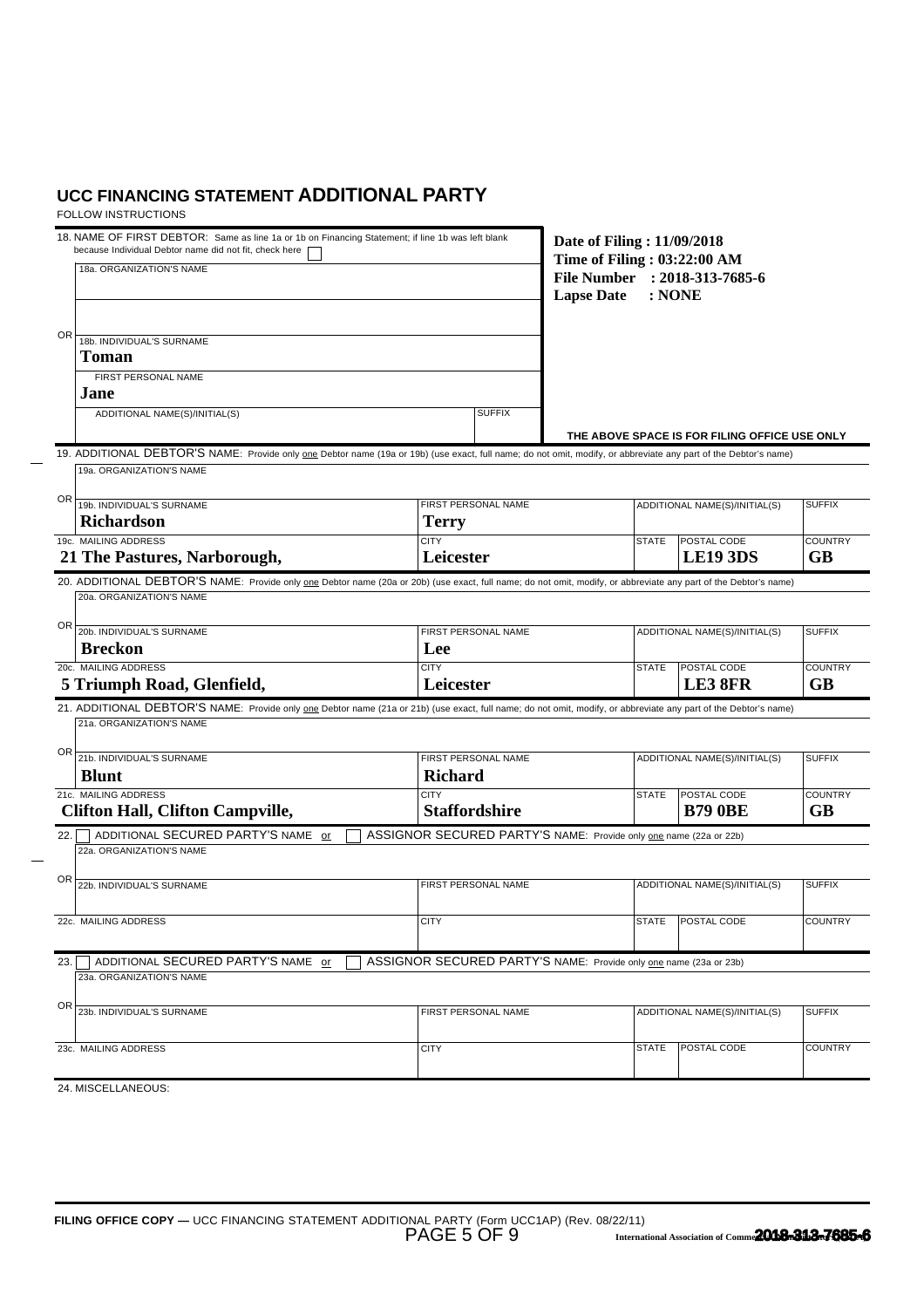| 18b. INDIVIDUAL'S SURNAME<br><b>Toman</b><br><b>FIRST PERSONAL NAME</b><br>Jane<br>ADDITIONAL NAME(S)/INITIAL(S)<br>19. ADDITIONAL DEBTOR'S NAME: Provide only one Debtor name (19a or 19b) (use exact, full name; do not omit, modify, or abbreviate any part of the Debtor's name)<br>19a. ORGANIZATION'S NAME<br>19b. INDIVIDUAL'S SURNAME<br>White<br>19c. MAILING ADDRESS<br>4 Middleton Close, Stoney Stanton,<br>20. ADDITIONAL DEBTOR'S NAME: Provide only one Debtor name (20a or 20b) (use exact, full name; do not omit, modify, or abbreviate any part of the Debtor's name)<br>20a. ORGANIZATION'S NAME<br>20b. INDIVIDUAL'S SURNAME<br>20c. MAILING ADDRESS | <b>SUFFIX</b><br>FIRST PERSONAL NAME<br>Ernie<br><b>CITY</b><br>Leicester<br>FIRST PERSONAL NAME<br><b>CITY</b> | <b>STATE</b> | THE ABOVE SPACE IS FOR FILING OFFICE USE ONLY<br>ADDITIONAL NAME(S)/INITIAL(S)<br><b>POSTAL CODE</b><br>LE94TS | <b>SUFFIX</b><br><b>COUNTRY</b> |
|---------------------------------------------------------------------------------------------------------------------------------------------------------------------------------------------------------------------------------------------------------------------------------------------------------------------------------------------------------------------------------------------------------------------------------------------------------------------------------------------------------------------------------------------------------------------------------------------------------------------------------------------------------------------------|-----------------------------------------------------------------------------------------------------------------|--------------|----------------------------------------------------------------------------------------------------------------|---------------------------------|
|                                                                                                                                                                                                                                                                                                                                                                                                                                                                                                                                                                                                                                                                           |                                                                                                                 |              |                                                                                                                |                                 |
|                                                                                                                                                                                                                                                                                                                                                                                                                                                                                                                                                                                                                                                                           |                                                                                                                 |              |                                                                                                                |                                 |
|                                                                                                                                                                                                                                                                                                                                                                                                                                                                                                                                                                                                                                                                           |                                                                                                                 |              |                                                                                                                |                                 |
|                                                                                                                                                                                                                                                                                                                                                                                                                                                                                                                                                                                                                                                                           |                                                                                                                 |              |                                                                                                                |                                 |
|                                                                                                                                                                                                                                                                                                                                                                                                                                                                                                                                                                                                                                                                           |                                                                                                                 |              |                                                                                                                |                                 |
|                                                                                                                                                                                                                                                                                                                                                                                                                                                                                                                                                                                                                                                                           |                                                                                                                 |              |                                                                                                                |                                 |
|                                                                                                                                                                                                                                                                                                                                                                                                                                                                                                                                                                                                                                                                           |                                                                                                                 |              |                                                                                                                | <b>GB</b>                       |
|                                                                                                                                                                                                                                                                                                                                                                                                                                                                                                                                                                                                                                                                           |                                                                                                                 |              |                                                                                                                |                                 |
|                                                                                                                                                                                                                                                                                                                                                                                                                                                                                                                                                                                                                                                                           |                                                                                                                 |              |                                                                                                                |                                 |
|                                                                                                                                                                                                                                                                                                                                                                                                                                                                                                                                                                                                                                                                           |                                                                                                                 |              | ADDITIONAL NAME(S)/INITIAL(S)                                                                                  | <b>SUFFIX</b>                   |
|                                                                                                                                                                                                                                                                                                                                                                                                                                                                                                                                                                                                                                                                           |                                                                                                                 | <b>STATE</b> | POSTAL CODE                                                                                                    | <b>COUNTRY</b>                  |
| 21. ADDITIONAL DEBTOR'S NAME: Provide only one Debtor name (21a or 21b) (use exact, full name; do not omit, modify, or abbreviate any part of the Debtor's name)                                                                                                                                                                                                                                                                                                                                                                                                                                                                                                          |                                                                                                                 |              |                                                                                                                |                                 |
| 21a. ORGANIZATION'S NAME                                                                                                                                                                                                                                                                                                                                                                                                                                                                                                                                                                                                                                                  |                                                                                                                 |              |                                                                                                                |                                 |
| 21b. INDIVIDUAL'S SURNAME                                                                                                                                                                                                                                                                                                                                                                                                                                                                                                                                                                                                                                                 | FIRST PERSONAL NAME                                                                                             |              | ADDITIONAL NAME(S)/INITIAL(S)                                                                                  | <b>SUFFIX</b>                   |
|                                                                                                                                                                                                                                                                                                                                                                                                                                                                                                                                                                                                                                                                           |                                                                                                                 |              |                                                                                                                |                                 |
| 21c. MAILING ADDRESS                                                                                                                                                                                                                                                                                                                                                                                                                                                                                                                                                                                                                                                      | <b>CITY</b>                                                                                                     | <b>STATE</b> | POSTAL CODE                                                                                                    | <b>COUNTRY</b>                  |
| ADDITIONAL SECURED PARTY'S NAME or                                                                                                                                                                                                                                                                                                                                                                                                                                                                                                                                                                                                                                        | ASSIGNOR SECURED PARTY'S NAME: Provide only one name (22a or 22b)                                               |              |                                                                                                                |                                 |
| 22a. ORGANIZATION'S NAME                                                                                                                                                                                                                                                                                                                                                                                                                                                                                                                                                                                                                                                  |                                                                                                                 |              |                                                                                                                |                                 |
| 22b. INDIVIDUAL'S SURNAME                                                                                                                                                                                                                                                                                                                                                                                                                                                                                                                                                                                                                                                 | FIRST PERSONAL NAME                                                                                             |              | ADDITIONAL NAME(S)/INITIAL(S)                                                                                  | <b>SUFFIX</b>                   |
|                                                                                                                                                                                                                                                                                                                                                                                                                                                                                                                                                                                                                                                                           |                                                                                                                 |              |                                                                                                                |                                 |
| 22c. MAILING ADDRESS                                                                                                                                                                                                                                                                                                                                                                                                                                                                                                                                                                                                                                                      | <b>CITY</b>                                                                                                     | <b>STATE</b> | POSTAL CODE                                                                                                    | <b>COUNTRY</b>                  |
| ADDITIONAL SECURED PARTY'S NAME or                                                                                                                                                                                                                                                                                                                                                                                                                                                                                                                                                                                                                                        | ASSIGNOR SECURED PARTY'S NAME: Provide only one name (23a or 23b)                                               |              |                                                                                                                |                                 |
| 23a. ORGANIZATION'S NAME                                                                                                                                                                                                                                                                                                                                                                                                                                                                                                                                                                                                                                                  |                                                                                                                 |              |                                                                                                                |                                 |
| 23b. INDIVIDUAL'S SURNAME                                                                                                                                                                                                                                                                                                                                                                                                                                                                                                                                                                                                                                                 | FIRST PERSONAL NAME                                                                                             |              | ADDITIONAL NAME(S)/INITIAL(S)                                                                                  | <b>SUFFIX</b>                   |
| 23c. MAILING ADDRESS                                                                                                                                                                                                                                                                                                                                                                                                                                                                                                                                                                                                                                                      | <b>CITY</b>                                                                                                     | <b>STATE</b> | POSTAL CODE                                                                                                    | <b>COUNTRY</b>                  |
| 24. MISCELLANEOUS:                                                                                                                                                                                                                                                                                                                                                                                                                                                                                                                                                                                                                                                        |                                                                                                                 |              |                                                                                                                |                                 |
|                                                                                                                                                                                                                                                                                                                                                                                                                                                                                                                                                                                                                                                                           |                                                                                                                 |              |                                                                                                                |                                 |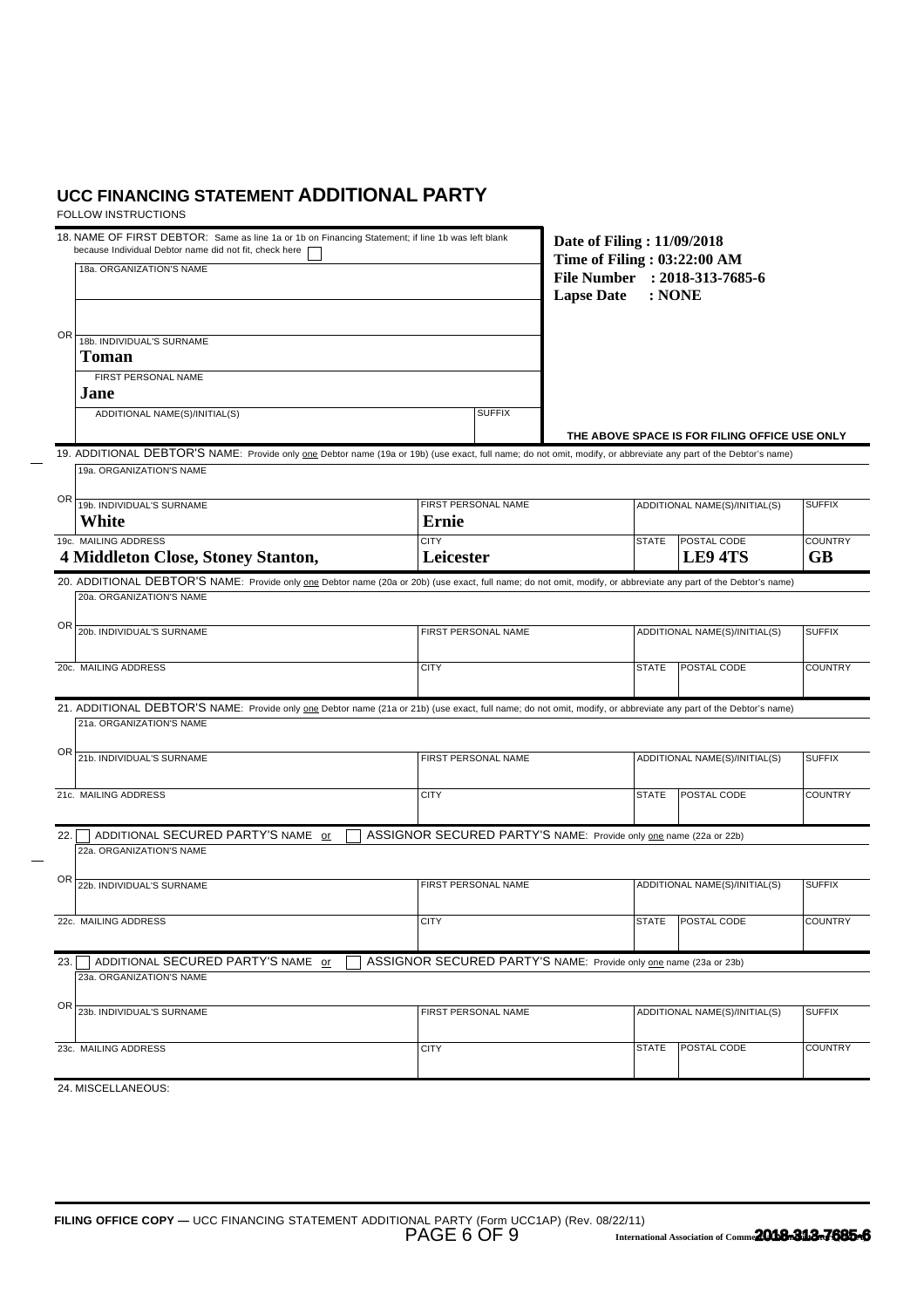4. This FINANCING STATEMENT covers the following collateral:

hereafter arising, and wherever located until said debt is paid in full to the value set out in the unrebutted Affidavit Of Obligation Commercial Lien served by recorded delivery mail number GQ3144 8053 0GB addressed to the following men and women that take responsibility for their names.

- 1. Jane Toman.
- 2. Sarah Pennelli.
- 3. John Terrence Richardson.
- 4. Terry Richardson.
- 5. Louise Helen Richardson.
- 6. Geoff Welsh.
- 7. Amanda Jayne Hack.
- 8. David Jennings.
- 9. Lee Martin Breckon.
- 10. Ernie White.
- 11. Richard Blunt.

Therefore this true bill in commerce is valued at Eighty Eight Million GBP (£88,000,000.00) in total, Eight Million GBP (£8,000,000.00) per Lien debtor.

4) After serving the said affidavit of obligation commercial lien Ref: SK-16072018-BDC-NOI and given the commercial grace of thirty (30) days to reply with substance and rebut the allegations no lawful reply has been received and a further Notice Of Fault And Opportunity To Cure was then served.

5) The said Notice Of Fault And Opportunity To Cure recorded delivery signed for service number GQ3144 8072 0GB dated the 09th August 2018 received and served on the 10th August 2018 and the Lien debtors was given a further opportunity to rebut the allegations with substance and three (3) days were given as a courtesy.

6) No reply to the Notice Of Fault And Opportunity To Cure has been received as of the date of this filing and therefore by law the Lien debtors are in total admission of the allegation and claims made in the Affidavit Of Obligation Commercial Lien Ref: SK-16072018-BDC-NOI and also in total agreement of the fees for damages as stated herein and within said affidavit of obligation commercial lien Ref: SK-16072018-BDC-NOI.

7) An Unrebutted Affidavit stands as Truth in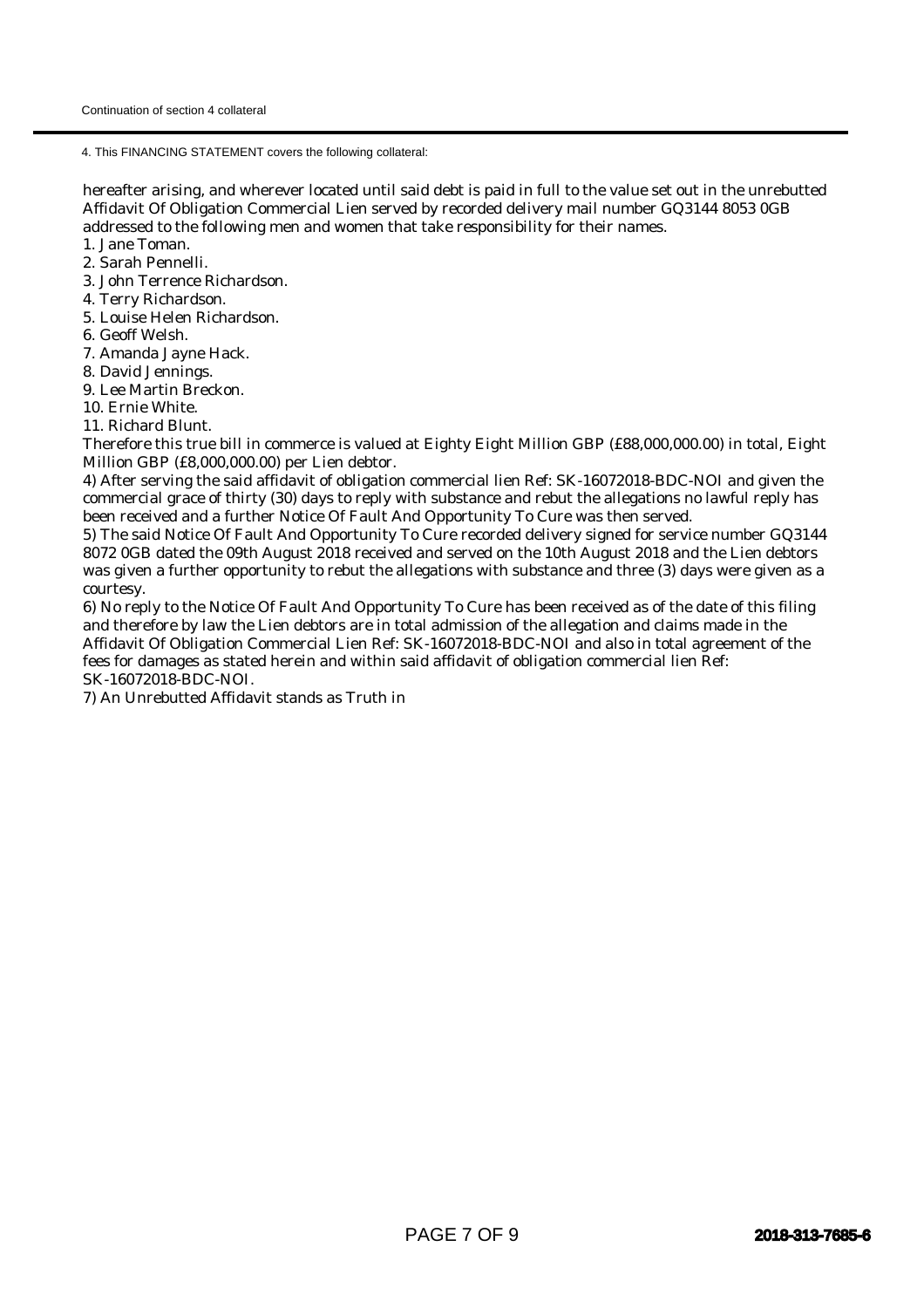4. This FINANCING STATEMENT covers the following collateral:

#### commerce.

8) An Unrebutted Affidavit becomes a Judgment in commerce.

9) The Truth is expressed in the form of an affidavit.

10) In commerce truth is sovereign.

11) All are equal under the law.

12) This commercial lien and true bill in commerce is valued at Eighty Eight Million GBP (£88,000,000.00), Eight Million GBP (£8,000,000.00) per Lien debtor named herein and a Default certificate has been witnessed and is now on public record until payment is received in full and it is from farther to son to the seventh generation, until paid and settled.

13) This commercial lien is due to the Lien debtors ignoring their own due process of law and by acquiescence and tacit admission therefore in total agreement of said Affidavit Of Obligation Commercial Lien Ref: SK-16072018-BDC-NOI is now matured and a perfected commercial lien an account receivable, an account collectible.

14) This Affidavit Of Obligation Commercial Lien Ref: SK-16072018-BDC-NOI has been witnessed under my full unlimited commercial liability with the penalty of perjury, sworn and subscribed under oath to be true, correct , not misleading, and complete.